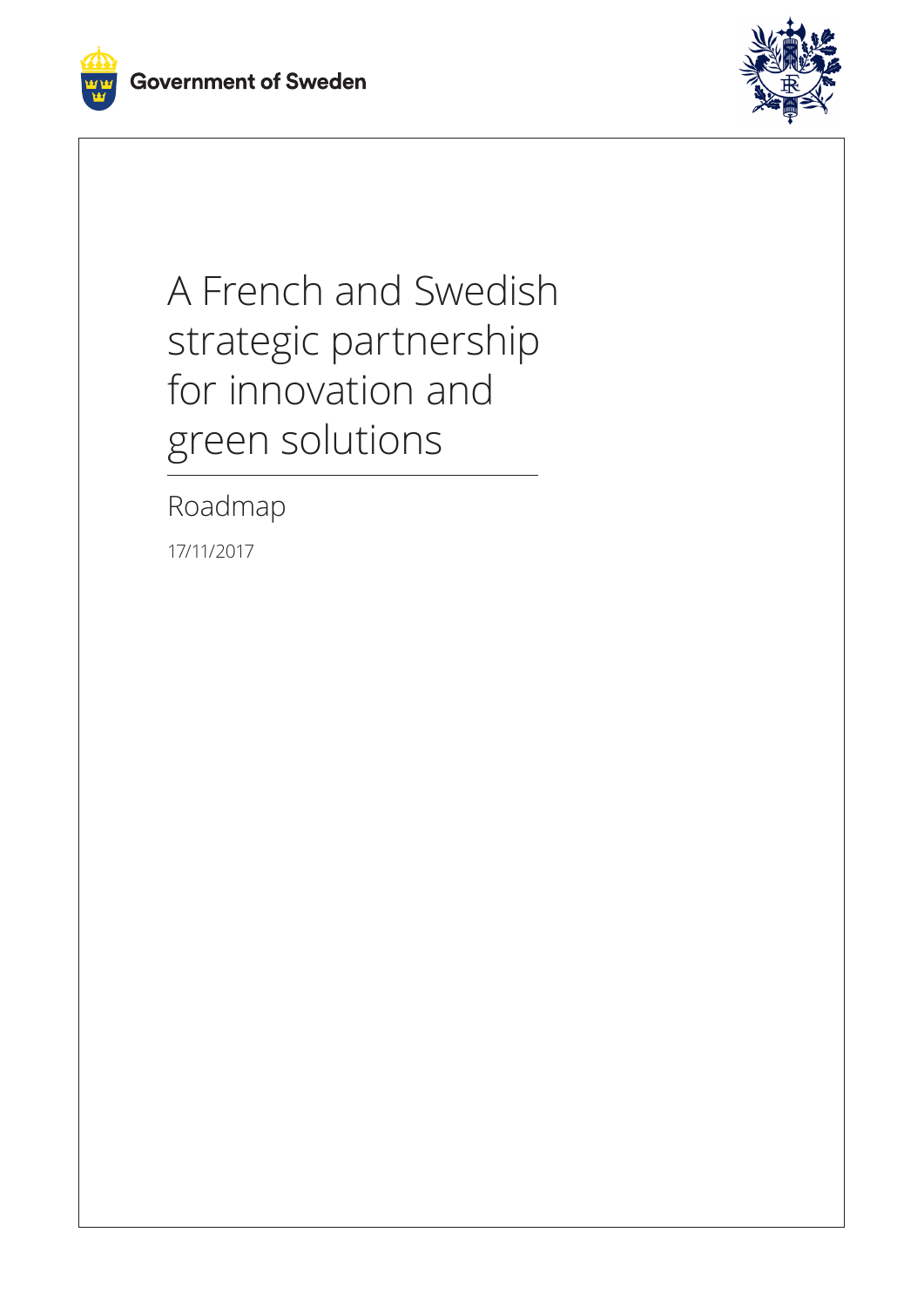# **Content**

| 1/ GREEN SOLUTIONS FOR TRANSPORT, CLEAN ENERGY AND SMART CITIES 4           |  |
|-----------------------------------------------------------------------------|--|
| Exchanges on fuel-efficient vehicles, a shift to zero-emission vehicles and |  |
|                                                                             |  |
|                                                                             |  |
|                                                                             |  |
|                                                                             |  |
|                                                                             |  |
|                                                                             |  |
| Dialogue and exchanges on green, inclusive and sustainable cities  6        |  |
|                                                                             |  |
|                                                                             |  |
|                                                                             |  |
|                                                                             |  |
| Dialogue on how financial actors take climate change into account 9         |  |
|                                                                             |  |
|                                                                             |  |
|                                                                             |  |
|                                                                             |  |
|                                                                             |  |
|                                                                             |  |
| Knowledge exchanges on digital transformation in SMEs  12                   |  |
|                                                                             |  |
|                                                                             |  |
|                                                                             |  |
| Exchanges on digital transformation of health and life sciences  14         |  |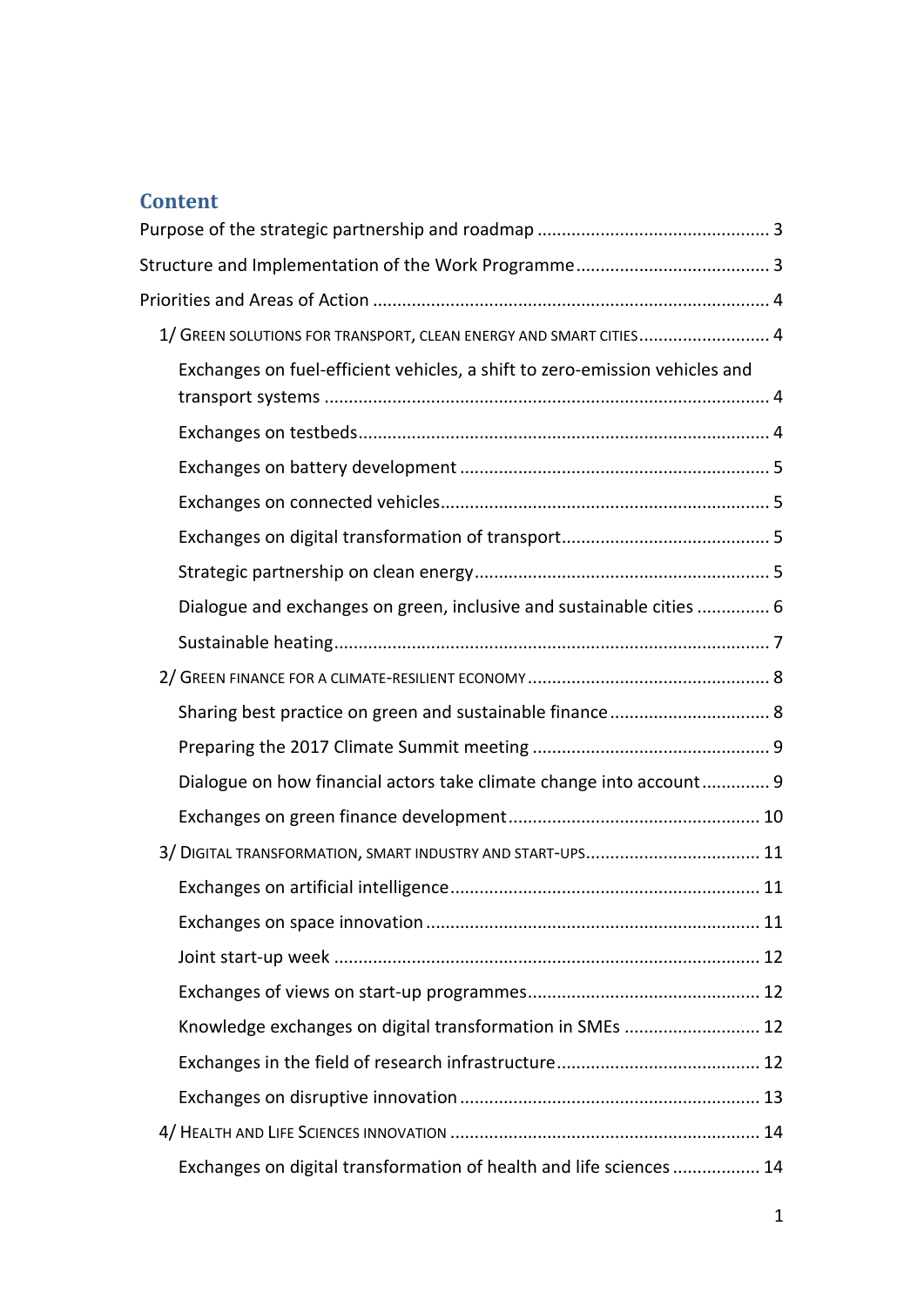| Development of characterisation methods for endocrine disruptors  15 |  |
|----------------------------------------------------------------------|--|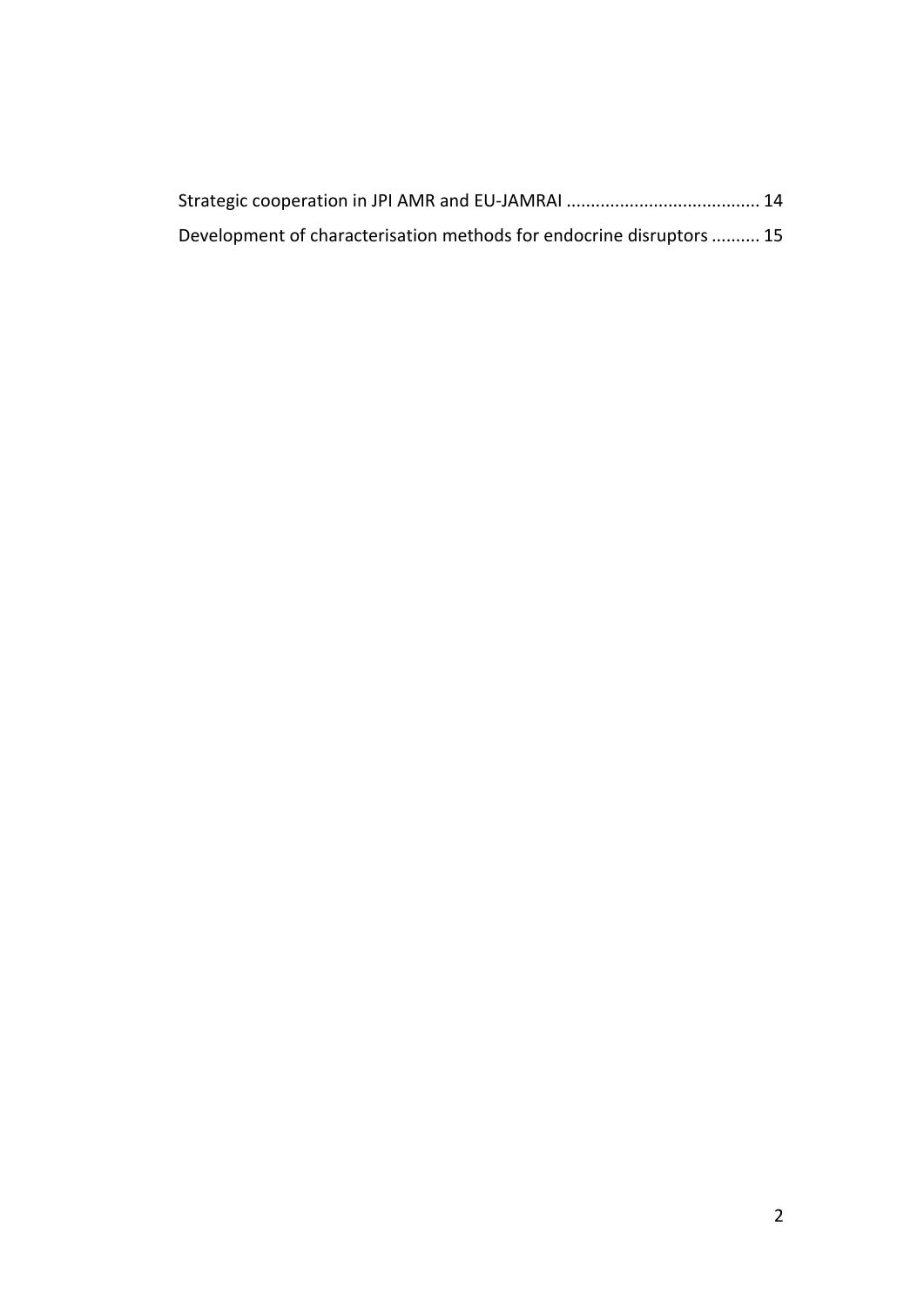This document sets out the framework of the strategic innovation partnership signed between the Governments of France and Sweden on 17 November 2017.

## <span id="page-3-0"></span>**Purpose of the strategic partnership and roadmap**

The overall purpose of this partnership is to strengthen the relationship and cooperation between France and Sweden in the areas of innovation, digital transformation and sustainable solutions. The cooperation should be built on the involvement of industry, start-ups, academia and the public sector.

This roadmap sets out the framework for cooperation and can be updated within a maximum period of two years. The roadmap has been drawn up in full recognition that national innovation systems in France and Sweden have different characteristics and that this variety is an asset in this cooperation. The intention is to draw attention to areas where action may help to address the two main challenges that our societies are facing, i.e. digital transformation and climate change.

## <span id="page-3-1"></span>**Structure and Implementation of the Work Programme**

The work programme has been developed with the help of input from strategic discussions at a political level, and from public authorities and private actors. The work programme focuses on four priorities and areas of action, each with its own specific activities:

- 1. Green solutions for transport, clean energy and smart cities
- 2. Green finance for a climate-resilient economy
- 3. Digital transformation, smart industry and start-ups
- 4. Health and life sciences innovation

Activities outlined in this work programme will be implemented by a different set of stakeholders without seeking to be prescriptive regarding the mode of implementation. Where appropriate, existing collaborative structures on both EU and national level should be used, such as Eureka, Horizon 2020, and the Swedish Innovation Partnership Programmes (IPPs). To enhance possibilities for future cooperation, the joint work stipulated in this roadmap will be followed up at operational and strategic level by the French Prime Minister's Office and the Swedish Ministry of Enterprise and Innovation.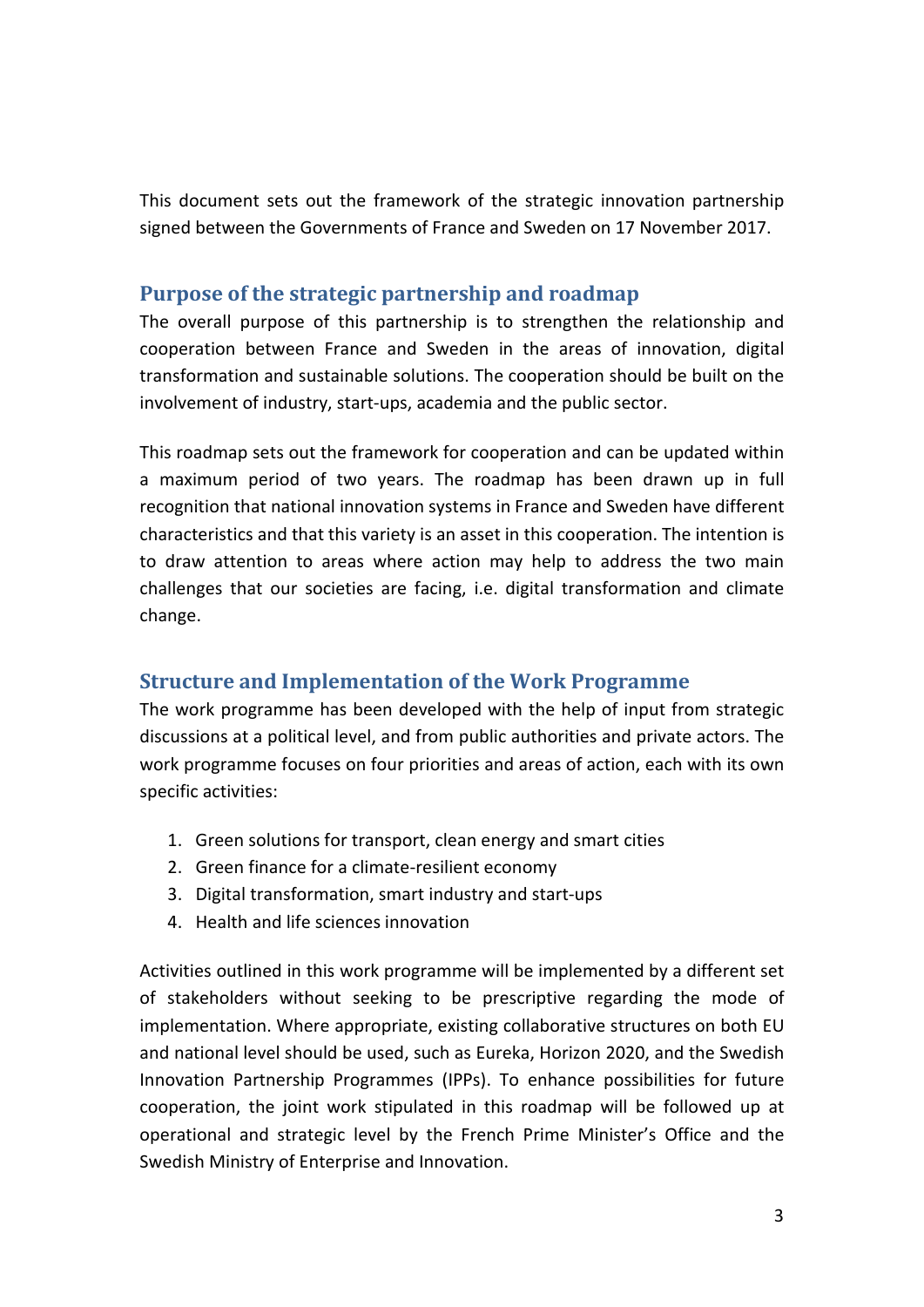## <span id="page-4-0"></span>**Priorities and Areas of Action**

#### <span id="page-4-1"></span>**1/ GREEN SOLUTIONS FOR TRANSPORT, CLEAN ENERGY AND SMART CITIES**

Sharply reducing greenhouse gas emissions from the transport sector is a key objective for both Sweden and France, as transport accounts for the major part of CO2 emissions. Sweden has already set a goal to reduce domestic transport emissions (not including aviation) by at least 70 per cent by 2030 compared with 2010. France has announced its ambitions to end the sale of cars that run on fossil fuels by 2040. The research dimension is essential for this objective. The Swedish Innovation Partnership Programmes (IPPs) embody a collaborative approach to innovation to establish commercially viable solutions and job creation. The IPPs serve as a concerted effort to find innovative solutions to a number of major and global challenges and could contribute to this partnership.

## <span id="page-4-2"></span>**Exchanges on fuel-efficient vehicles, a shift to zero-emission vehicles and transport systems**

**Fuel-efficient vehicles and a shift to zero-emission vehicles** are essential for reducing the transport sector's climate impact, as set out by both Sweden and France in their climate plans. High speed railways can also have an important role in this ambition. New solutions are required if we are to meet future needs for efficient travel and transport and the challenge of climate change.

**A discussion and exchange at ministerial level** are therefore proposed, with the possible participation of the most involved and active French and Swedish stakeholders, **on how to best achieve a competitive and fossil-free transport sector and shifting goods transportation from road to railway.**

#### <span id="page-4-3"></span>**Exchanges on testbeds**

Sweden can offer testbeds for connected and automated driving in the cities of Stockholm, Gothenburg and along motorways. This can be done in a 5G environment. Another testbed area is electric roads for heavy traffic, where Sweden has installed test sites for the development of new solutions. France, which is developing its own national strategy, also believes that **developing the use of testbeds** is a key aspect of enhancing innovation in industry, especially in the automotive sector. France also proposes to offer testbeds such as Car2Road and Transpolis. Cooperation between Swedish and French automotive clusters, such as Mov'eo, Véhicule du futur and LUTB, could be reinforced, as well as exchanges concerning the Drive Sweden programme.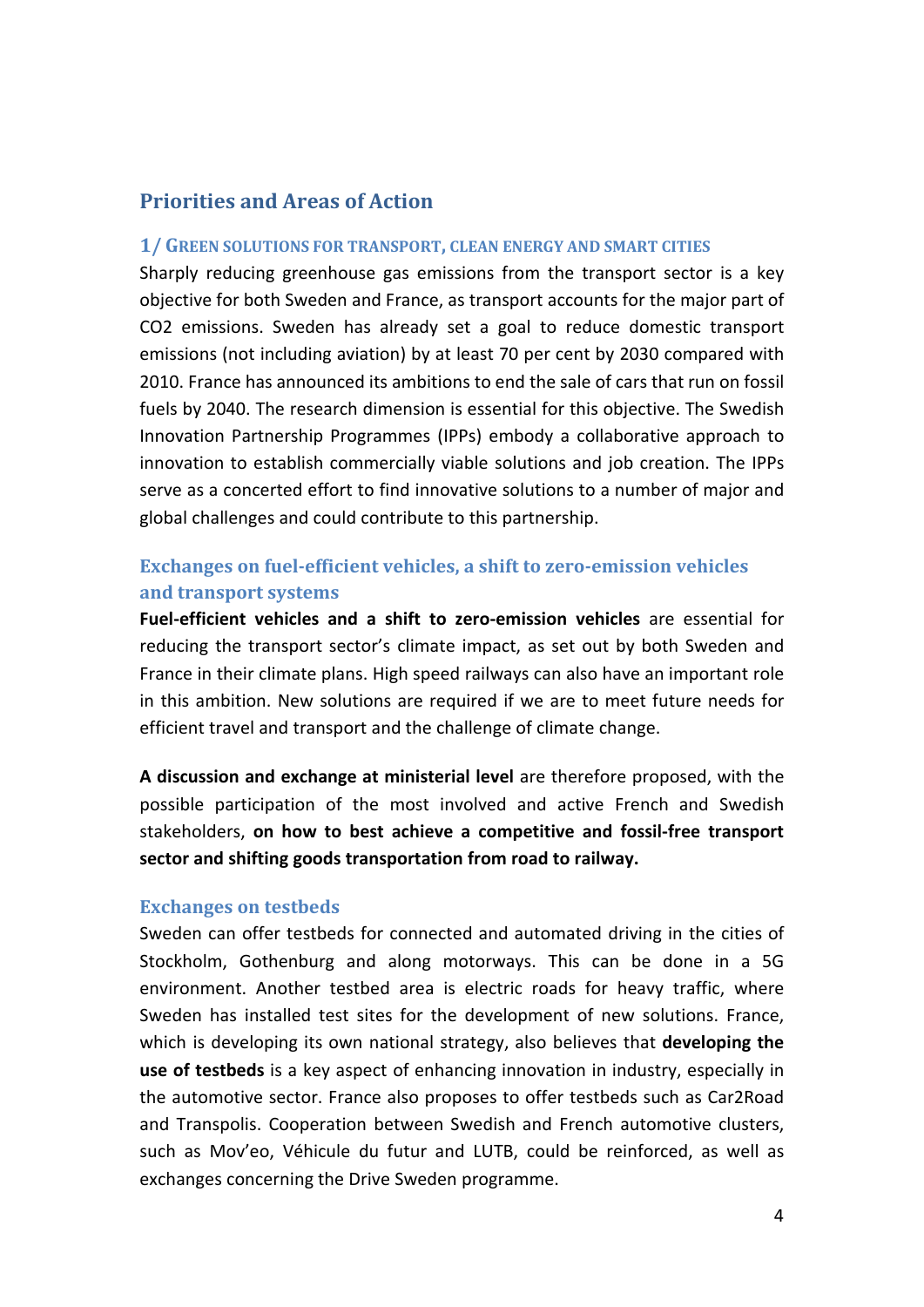## <span id="page-5-0"></span>**Exchanges on battery development**

**The strategic issue of internationally competitive European battery development for the automotive and other sectors** has been discussed in several EU Members States. A French-Swedish exchange of views between relevant stakeholders on battery development will be organised at official level by 2018.

#### <span id="page-5-1"></span>**Exchanges on connected vehicles**

Companies from both countries should also be invited to work more closely together on connected vehicles. This issue will be at the centre of the next SOLUTRANS trade fair in Lyon (November 2017), where Sweden will be the guest of honour. A joint workshop with Sweden and France will be organised. Furthermore, a team of French stakeholders will participate in the VECS (Vehicle Electronics and Connected Services) event in Gothenburg in 2018. The Swedish and French governments will work together within the framework of dialogues on connected and automated driving.

## <span id="page-5-2"></span>**Exchanges on digital transformation of transport**

**According to collected data and analysis, digital transformation will play an increasing role in the transport sector**. In Sweden, new mobility solutions, such as 'Mobility as a Service', big data analysis and cooperation, are being developed in collaboration with the private sector. In France, many companies have already developed innovative solutions based on big data analysis. **Exchanges on this issue could be organised between relevant parties in 2018, with a focus on regulation issues (at national and EU level) and consumer protection.**

### <span id="page-5-3"></span>**Strategic partnership on clean energy**

**The development and implementation of clean energy is crucial for reaching our long-term climate objectives**. Sweden and France are engaging in a strategic partnership with the aim of moving the global agenda forward and accelerating the transition to clean energy.

A starting point for this collaboration will be the Climate Summit on 12 December in Paris. **A meeting is proposed after the conference between representatives of the Swedish Ministry of the Environment and Energy and the French General Directorate for Energy and Climate to explore how the ambitions and announcements from the conference could be made operational through various international platforms**.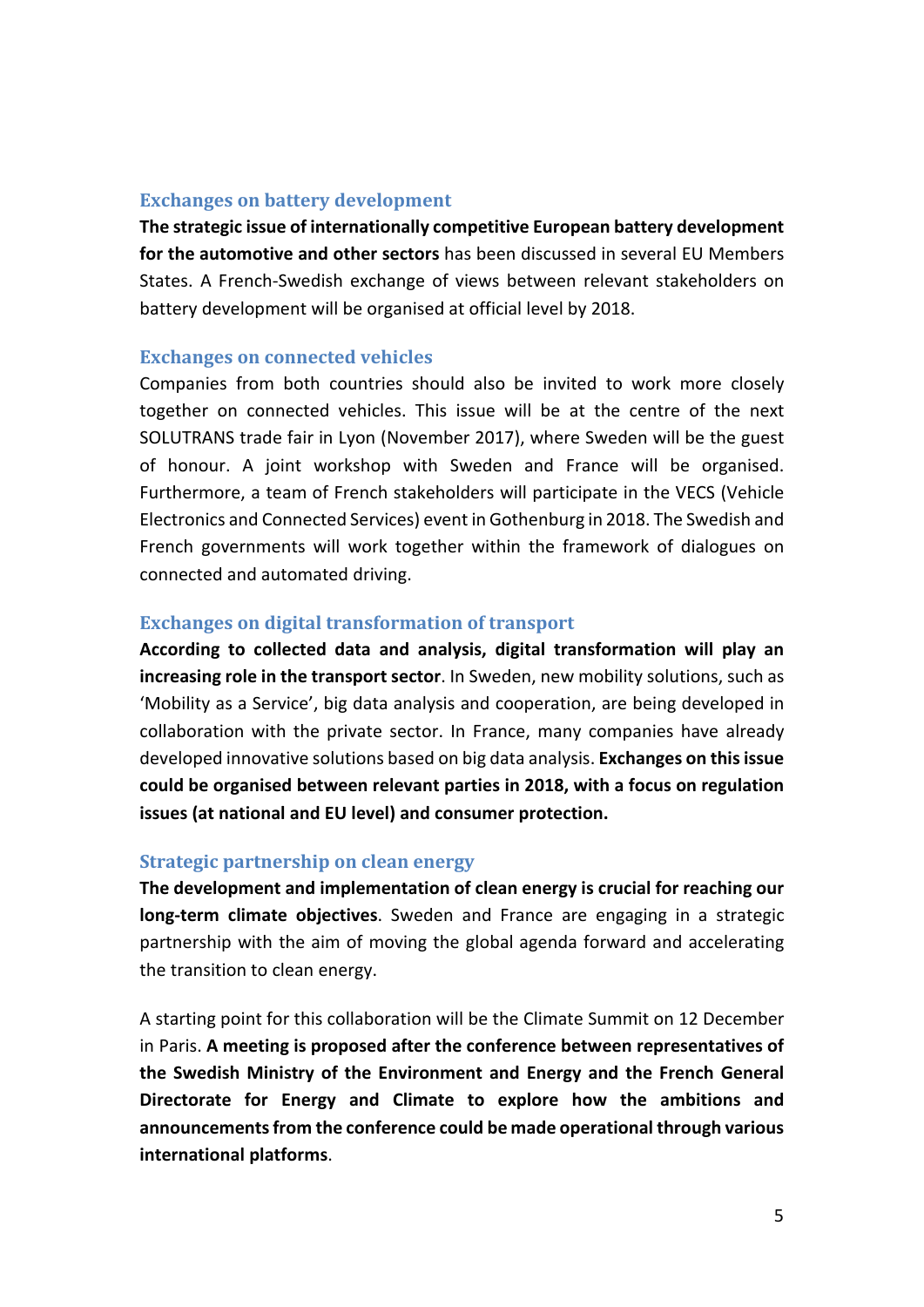Sweden and France recognise the key role of multilateral providers of development finance in supporting investment in clean energy. In the long term, the aim should ultimately be to phase out multilateral development funding for fossil energy investments, with an aim to a zero-emissions society.

**The Clean Energy Ministerial and the Mission Innovation are two important initiatives to support the implementation of the Paris Climate Agreement**. The fact that Sweden, the European Commission and the other Nordic countries are hosting the 2018 Clean Energy Ministerial could be seen as a good opportunity for our countries to seek joint efforts to support the development and deployment of clean energy technologies.

#### <span id="page-6-0"></span>**Dialogue and exchanges on green, inclusive and sustainable cities**

**Building green, inclusive and sustainable cities is a major challenge for Sweden and France**. Both countries are experiencing rapid growth in their largest cities' centres and strong pressure for increased urbanisation. Both countries face common challenges in providing innovative, efficient and sustainable public services. As the number of citizens increases, solutions in areas such as waste management, water treatment and transport are needed. Other challenges include planning an efficient and green transportation system, encouraging the construction of energy-efficient buildings, such as industrial wooden buildings that contribute to the bio-economy, increasing biodiversity, and promoting social diversity.

Both countries have long-term experience in this field and have implemented innovative solutions. In France, the ambitious Grand Paris project and the Confluence quarter in Lyon, Industrial Demonstrators for the Sustainable City and the EcoQuartiers and EcoCités labelling initiatives are examples of innovative solutions. In Sweden, the Hammarby Sjöstad ecoquarters, the wooden multistorey buildings in Sundbyberg, the Vallastaden city district in Linköping and Stockholm Royal Seaport are all proof of innovative solutions and new models of social planning. Both countries have organisations such as Smart City Sweden and Vivapolis that enable various public and private stakeholders to collaborate and share their know-how on new innovative solutions. As a result:

• **A French-Swedish working group on smart, resilient and sustainable cities** with relevant stakeholders, for example representatives of the existing bilateral initiative Alliance, Smart City Sweden, Vivapolis and relevant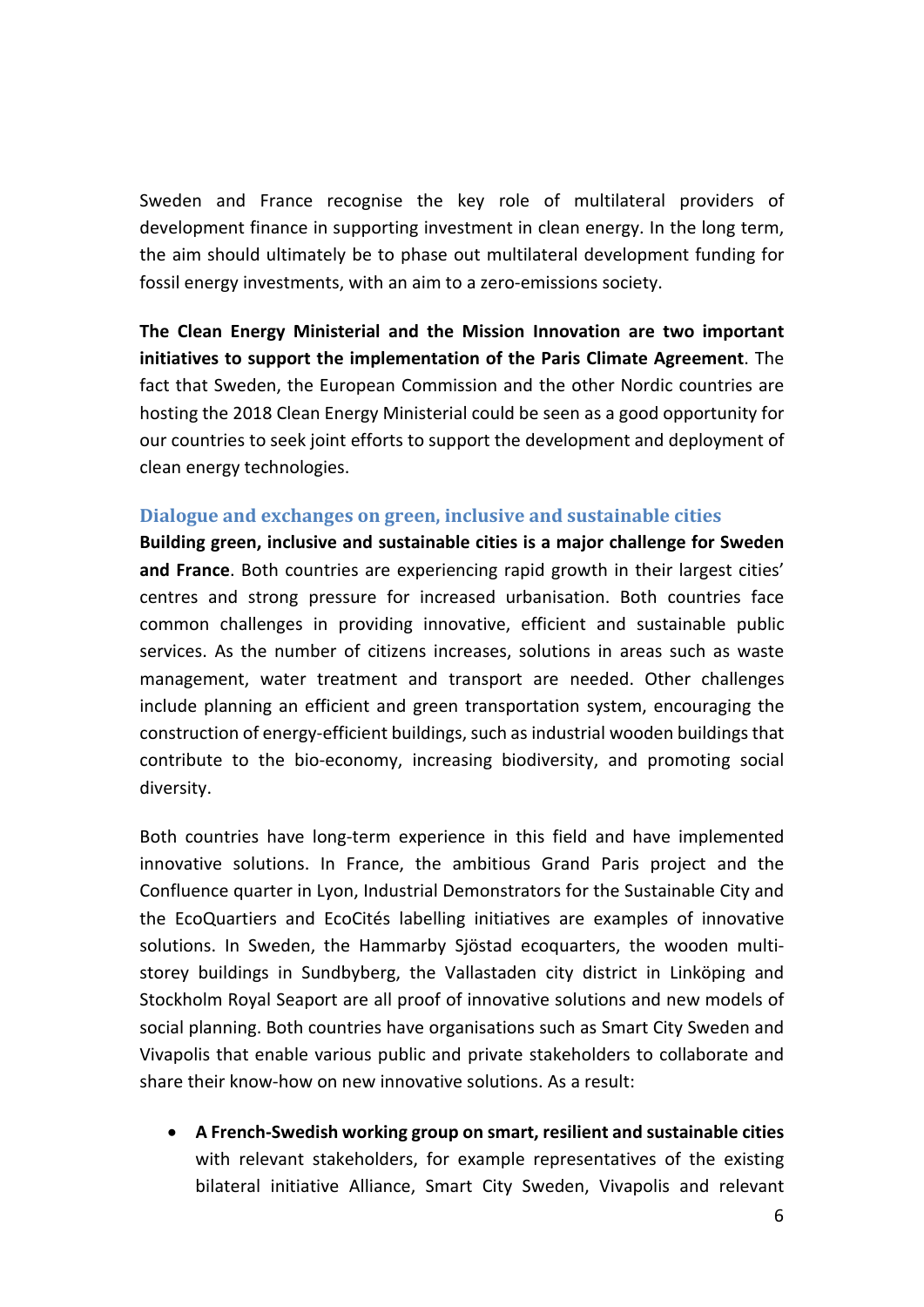national and local authorities, could be initiated in early 2018, with the aim of exploring together the challenges that our cities face and have an exchange on technological innovation and best practices on project governance. This work should be partly based on the existing bilateral collaboration Alliance and include joint efforts to promote citizens' sustainable behaviour, innovation gateways, equity and environmental justice in urban efforts to address climate change, and scaling up energy efficiency retrofits.

- **A business workshop between French and Swedish stakeholders on Clean Tech/Green Tech and Smart Cities** could also be organised**.**
- Both countries also commit to continue to support their **collaboration on the Global Alliance for Building and Construction (GABC).**

## <span id="page-7-0"></span>**Sustainable heating**

**Sweden and France will explore the possibility of enhancing collaboration on the development of sustainable heating and cooling systems.** The Swedish Government has had longstanding focus on energy efficiency and sustainable heating and cooling and is keen to share its suppliers' experience and expertise with international partners. The aim of the initiative is to help accelerate, through dialogue between different stakeholders, the expansion of heat networks (district heating) by showcasing new ideas and technology, and developing closer collaboration between business and political stakeholders across France and Sweden.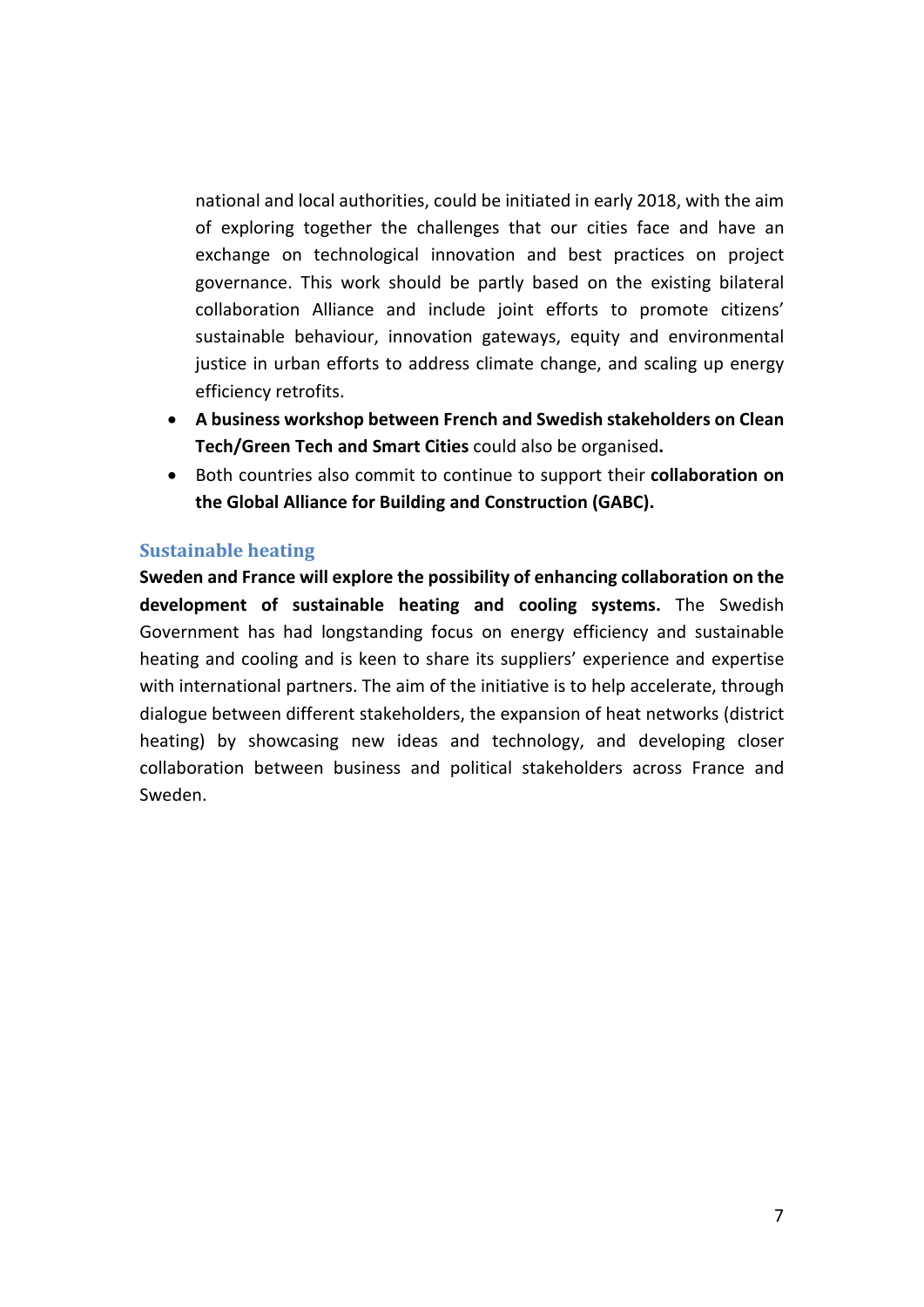### <span id="page-8-0"></span>**2/ GREEN FINANCE FOR A CLIMATE-RESILIENT ECONOMY**

France and Sweden already cooperate to develop financing tools to finance the transition towards low-carbon and climate-resilient economies. Other objectives of the cooperation include fulfilling the goals of the Paris Climate Agreement and developing an appropriate framework to allow companies and financial institutions to go green.

Sweden and France also work closely on the boards of the largest multilateral environmental and climate funds, such as the Green Climate Fund and the Global Environment Fund. Sweden and France both have an important leadership role to play in ensuring ambitious replenishment in both funds.

This strategic partnership provides a unique opportunity to build on these achievements to further increase our bilateral cooperation in the field of green finance, through the actions listed below.

#### <span id="page-8-1"></span>**Sharing best practice on green and sustainable finance**

**Sweden and France propose to join forces, at European and international level, to promote the implementation of best practices with regard to companies' disclosure of relevant information to enable financial institutions to efficiently assess, price and manage climate-related risks and opportunities.** The Financial Stability Board (FSB) Task Force on Climate-related Financial Disclosures has provided a framework for non-financial firms, banks, insurance companies and other financial institutions to report on climate-related matters. France and Sweden regard the effective implementation of the TCFD recommendations as a key priority. France already adopted, in August 2015, Article 173 of the law on energy transition and green growth that contains such innovative measures with regard to corporate and financial institutions. Similar requirements were implemented for Swedish non-financial firms in 2016, are proposed for Swedish investment funds (UCITS and AIF) to enter into force on 1 January 2018 and will begin to apply for the public pension funds sometime during 2018. **France and Sweden will work together to promote the implementation of the recommendations at European and international level** and try to convince other countries to ensure that they undertake relevant disclosure and adapt their legislation accordingly.

**More generally, France and Sweden will work together to support the development of green and sustainable finance in the EU**. The ongoing work of the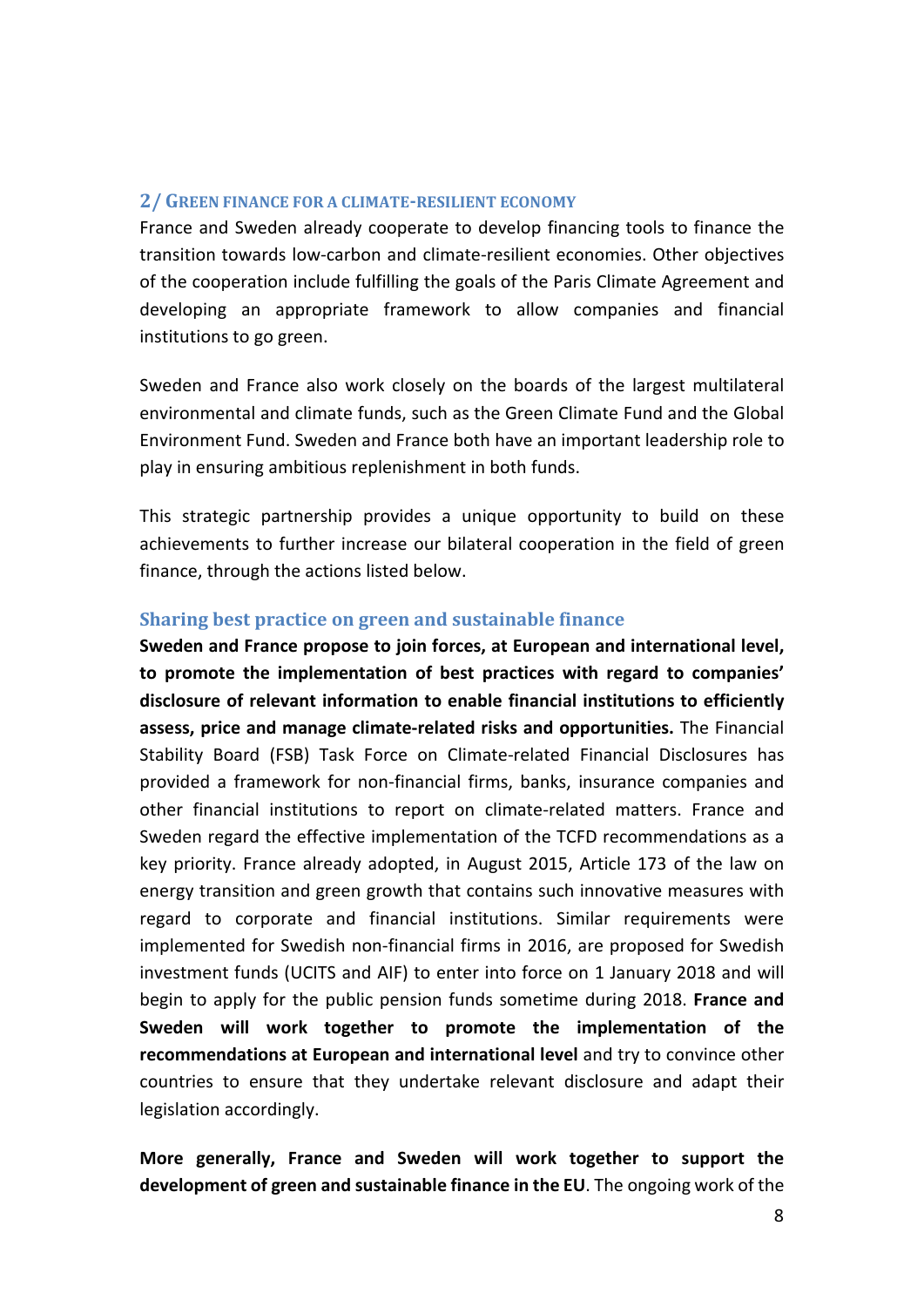EU High Level Expert Group on sustainable finance represents a unique opportunity to foster better finance in Europe, and both France and Sweden have already taken steps in this direction at national level. France has set up a number of voluntary measures to promote green finance, such as dedicated green and Sustainable and Responsible Investment (SRI) labels, and by issuing a benchmark green sovereign bond (7 billion euro for 22-year bonds). Sweden has also announced a dedicated inquiry into the development of the green bond market.

## <span id="page-9-0"></span>**Preparing the 2017 Climate Summit meeting**

**Sweden and France propose to have an exchange of substance on the preparation of the Climate Summit on 12 December in Paris. The following activities are proposed:** 

- Building on the experience of previous cooperation on an international scale, Sweden and France could explore how to move forward in engaging with other stakeholders to mobilise climate financing at scale, for instance by showcasing inspiring examples. During the UN General Assembly, Sweden and France co-hosted an event on mobilising climate financing at scale ('From billions to trillions'), highlighting, among many other examples, the successful cooperation between Swedish pension funds and French investors in shifting their investment portfolios to a more sustainable direction.
- Ministerial visits in both countries could provide opportunities for in-depth discussion at political and official level on preparation for and follow-up of the Climate Summit and on possible joint announcements.
- France and Sweden could also have an exchange with relevant stakeholders on preparation of the Climate Finance Day, which will take place in Paris on 11 December, to take stock of the latest developments in green finance.

### <span id="page-9-1"></span>**Dialogue on how financial actors take climate change into account**

**Develop and structure the dialogue between relevant public authorities in both countries on how financial actors should take into account climate change, including concerning supervision and regulatory measures**. An *ad hoc* seminar dedicated to this theme could be organised in Paris in 2018 by the French Treasury and Central Bank. This could be a good platform for steering EU-related work in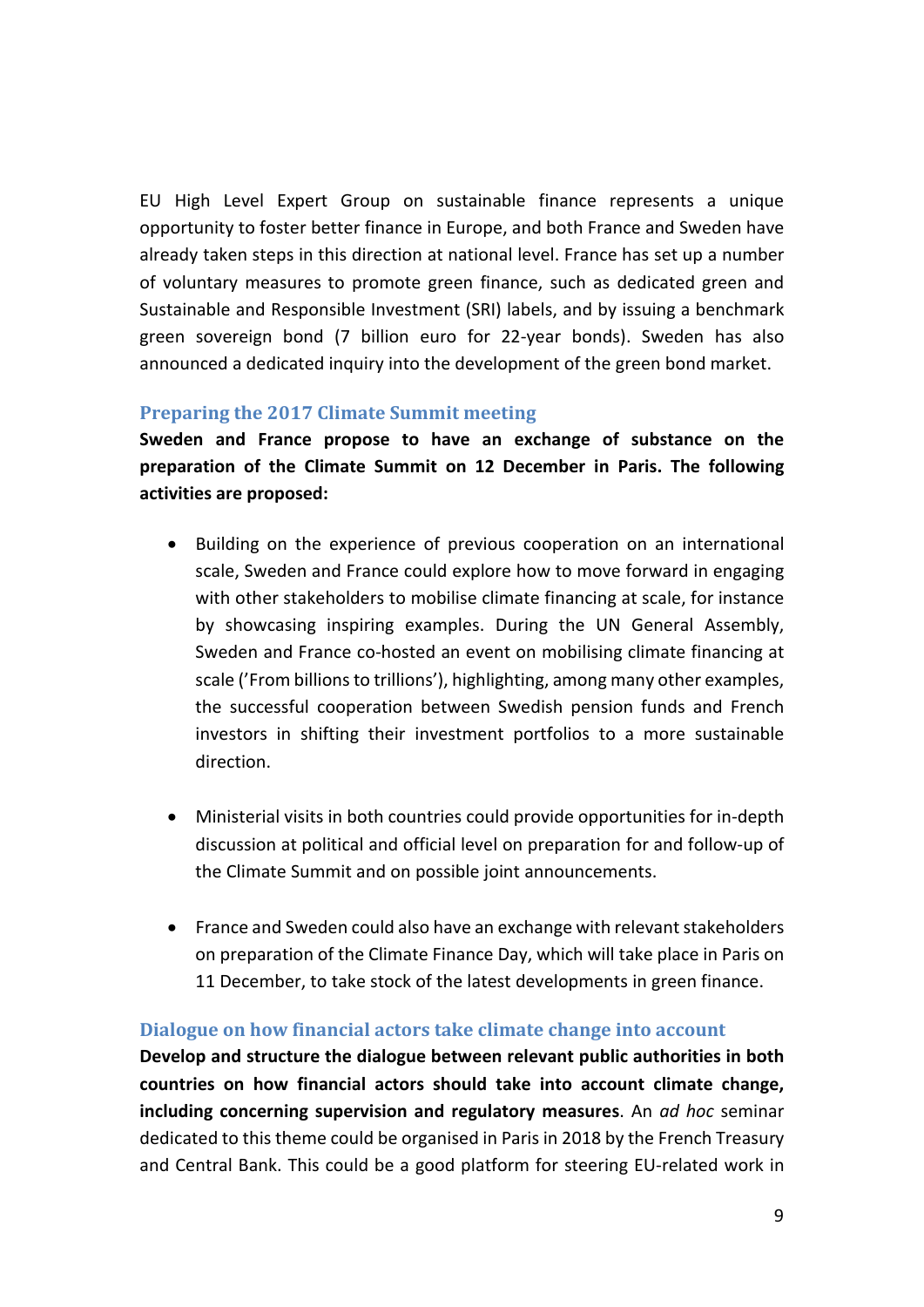the desired direction. A concrete example would be the ongoing review of the ESAs where their role in sustainable finance is one of many issues.

#### <span id="page-10-0"></span>**Exchanges on green finance development**

**Engage relevant market stakeholders in both countries to explore together the best ways to develop green finance**. Both countries have the opportunity to remain engaged and actively promote the international momentum on green finance development with focus on shifting global financial flows to the Sustainable Development Goals.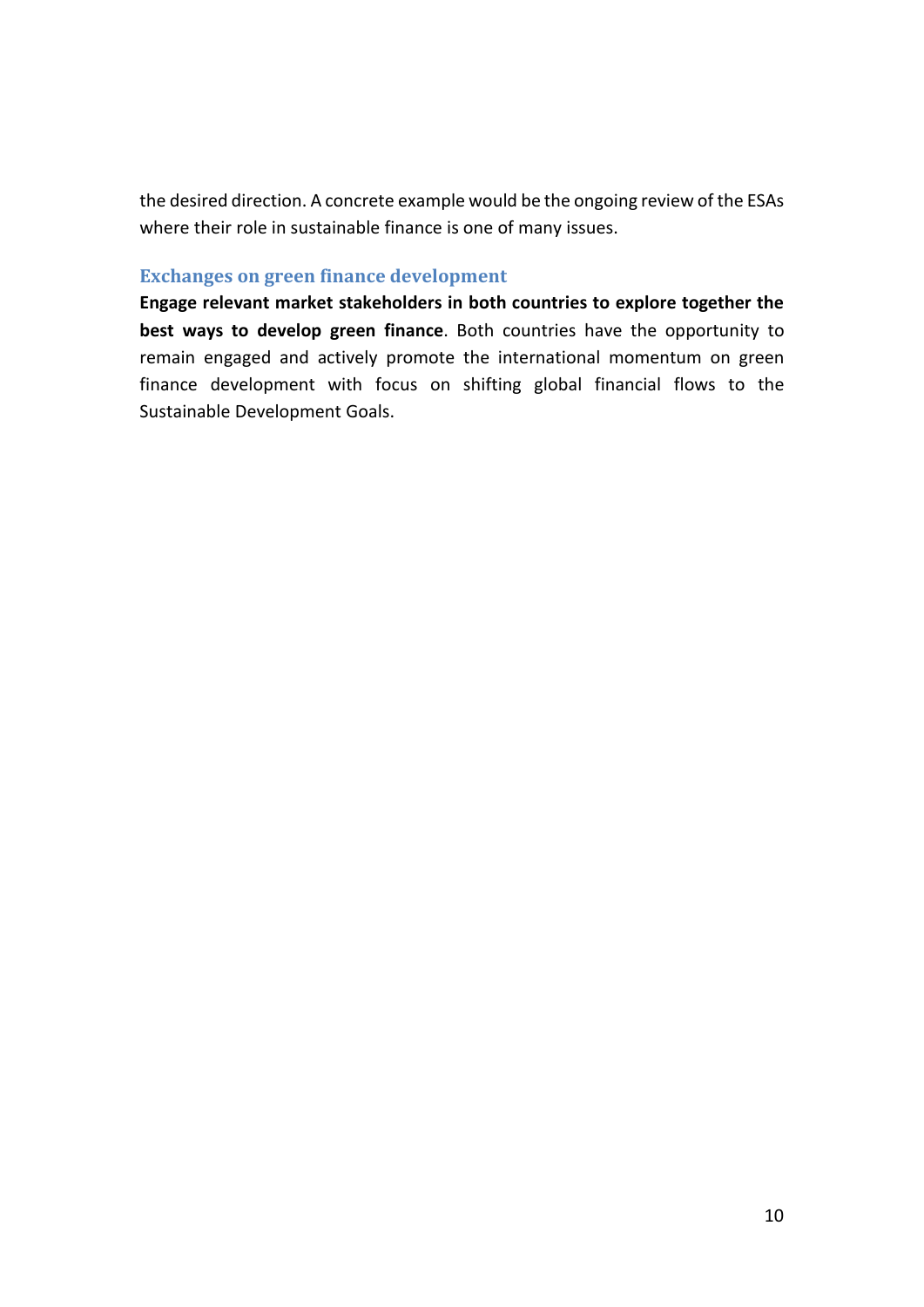#### <span id="page-11-0"></span>**3/ DIGITAL TRANSFORMATION, SMART INDUSTRY AND START-UPS**

Sweden and France are currently home to world-leading companies within automation, robotics, space, strong basic industries, IT and telecommunications, High Performance Computing (HPC), and innovative start-ups at the forefront of digital transformation. Digital transformation opens up digital opportunities for people and business and enhances Europe's position as a world leader in the digital economy. The EU Digital Single Market Strategy means that European companies are able to create jobs, sustainable growth and support new business models. To meet future needs and maintain the EU's competitiveness, joint initiatives are needed in research, innovation and entrepreneurship, as well as improved conditions for the industry transformation. By combining the deep competence in the European research system with the innovative power of the French and Swedish start-up ecosystems and development linked to 5G, we can take on global competition and take a lead in the necessary transformation towards a sustainable society. In the context of this partnership, the Eureka framework can also be used to foster competitiveness through innovation-driven entrepreneurship and cooperation between French and Swedish small and large industry, research institutes and universities.

#### <span id="page-11-1"></span>**Exchanges on artificial intelligence**

Both Sweden and France have identified artificial intelligence (AI) as a key digital technology that will be an essential enabler for future innovation and productivity gains in industry and society. In the spring of 2018, an exchange could be started between relevant research institutes and universities with relevant profiles, forming a basis for faster development and implementation of this new technology.

#### <span id="page-11-2"></span>**Exchanges on space innovation**

Both countries acknowledge that **earth observation from space is of utmost importance to monitor climate change.** The long-standing cooperation between France and Sweden in the field of research and development for space technologies, including earth observation, launch vehicles, and the use of the Esrange infrastructure in northern Sweden, have benefited sustainable industry and society. Exchanges at official level could be organised to further this cooperation.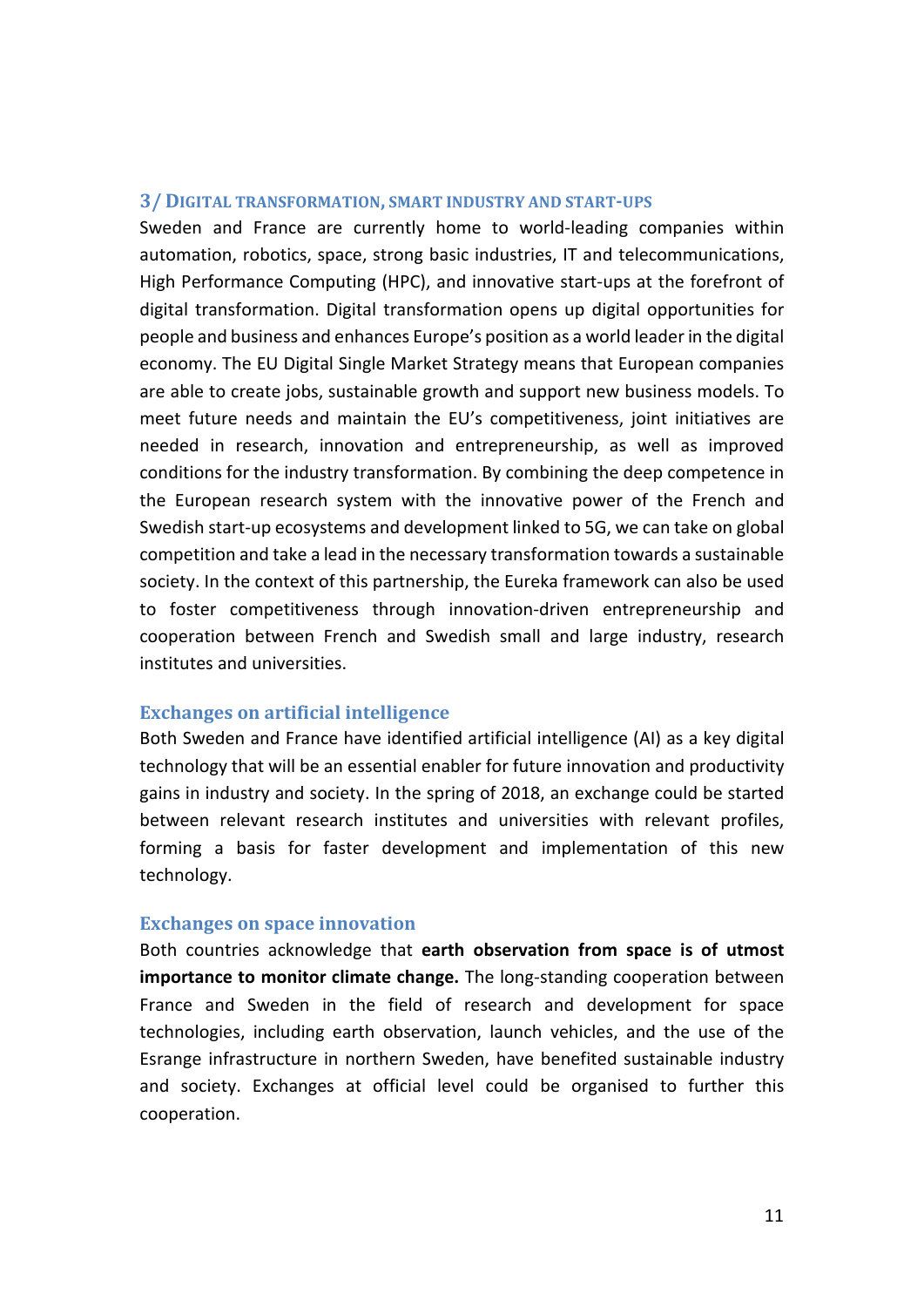#### <span id="page-12-0"></span>**Joint start-up week**

The relationships between the 'French Tech' ecosystem and the Swedish start-up innovation system should be reinforced. With this objective in mind, **a 'start-up week', that would include start-ups and investors, will be jointly organised in 2018 by French and Swedish stakeholders**.

#### <span id="page-12-1"></span>**Exchanges of views on start-up programmes**

Synergies between French and Swedish start-up ecosystems could also be reinforced through deeper cooperation and knowledge exchange between French and Swedish start-up exchange programmes. **A first bilateral exchange of views on these programmes could be initiated during 2018.**

### <span id="page-12-2"></span>**Knowledge exchanges on digital transformation in SMEs**

**Our countries will establish a partnership and launch a knowledge exchange, committing to explore ways to support digital transformation processes in SMEs in all economic sectors.** The partnership will bring together existing policy measures and be combined with a new bilateral dimension. A first exchange of views could be set up as early as in spring 2018 to identify best practices in each country's programme on digital transformation of SMEs.

### <span id="page-12-3"></span>**Exchanges in the field of research infrastructure**

Both Sweden and France host large-scale research infrastructures such as ILL, ESRF and ESS, and could join forces in the common interest of achieving long-term sustainability of European research infrastructures. **Exchanges could be organised between France and Sweden to examine how to take advantage of the research infrastructures that are hosted in both countries (e.g. ESS, MaxIV, SOLEIL, ILL) in the field of polymers and materials.** Further cooperation between research teams in life sciences and materials sciences, including an exchange of researchers, could be sought. Also, business partners, including industry and SMEs, will be encouraged to work together to explore business opportunities provided by these research infrastructures.

**Exchanges on energy storage and utilisation of material physics research are also proposed**. These exchanges could focus on applications of energy transformation, e.g. solar energy to hydrogen production, energy transportation (HVDC) and energy storage (e.g. next-generation batteries). A link to the strong research clusters at and around the French and Swedish research infrastructures is essential.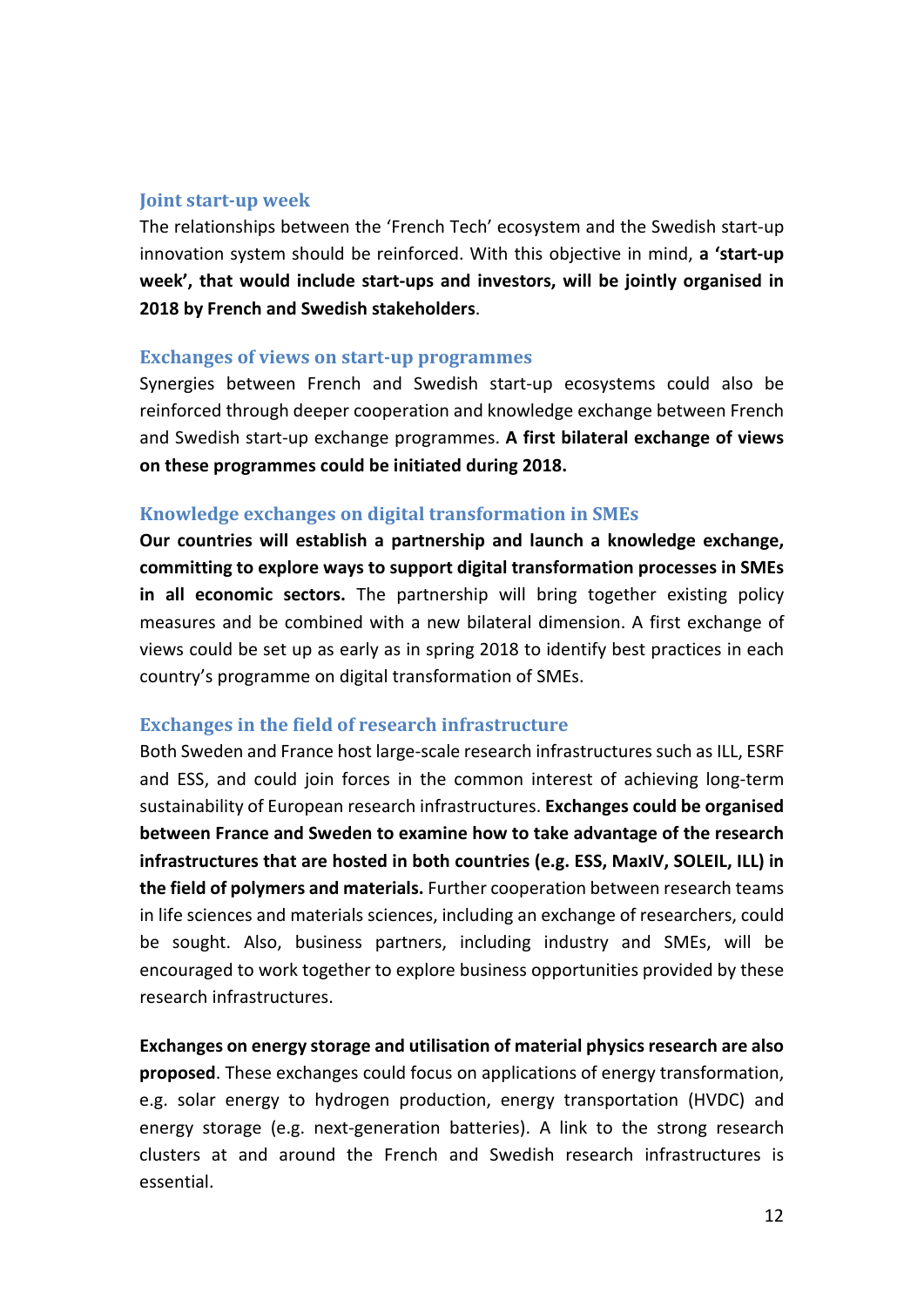**Further, initiatives on lightweight materials that reduce energy needs related to transport and handling could also be an area for exchanges between France and Sweden**. The Swedish innovation partnership programmes in this area, as well as the research infrastructures Max IV and Soleil, may be important stakeholders in this cooperation.

### <span id="page-13-0"></span>**Exchanges on disruptive innovation**

Disruptive innovation can definitely be a game changer for our industries and economies. Sharing our success stories and best practices in this field, France and Sweden, as well as relevant stakeholders, will explore the best ways to nurture and foster disruptive innovation, both at national and European level.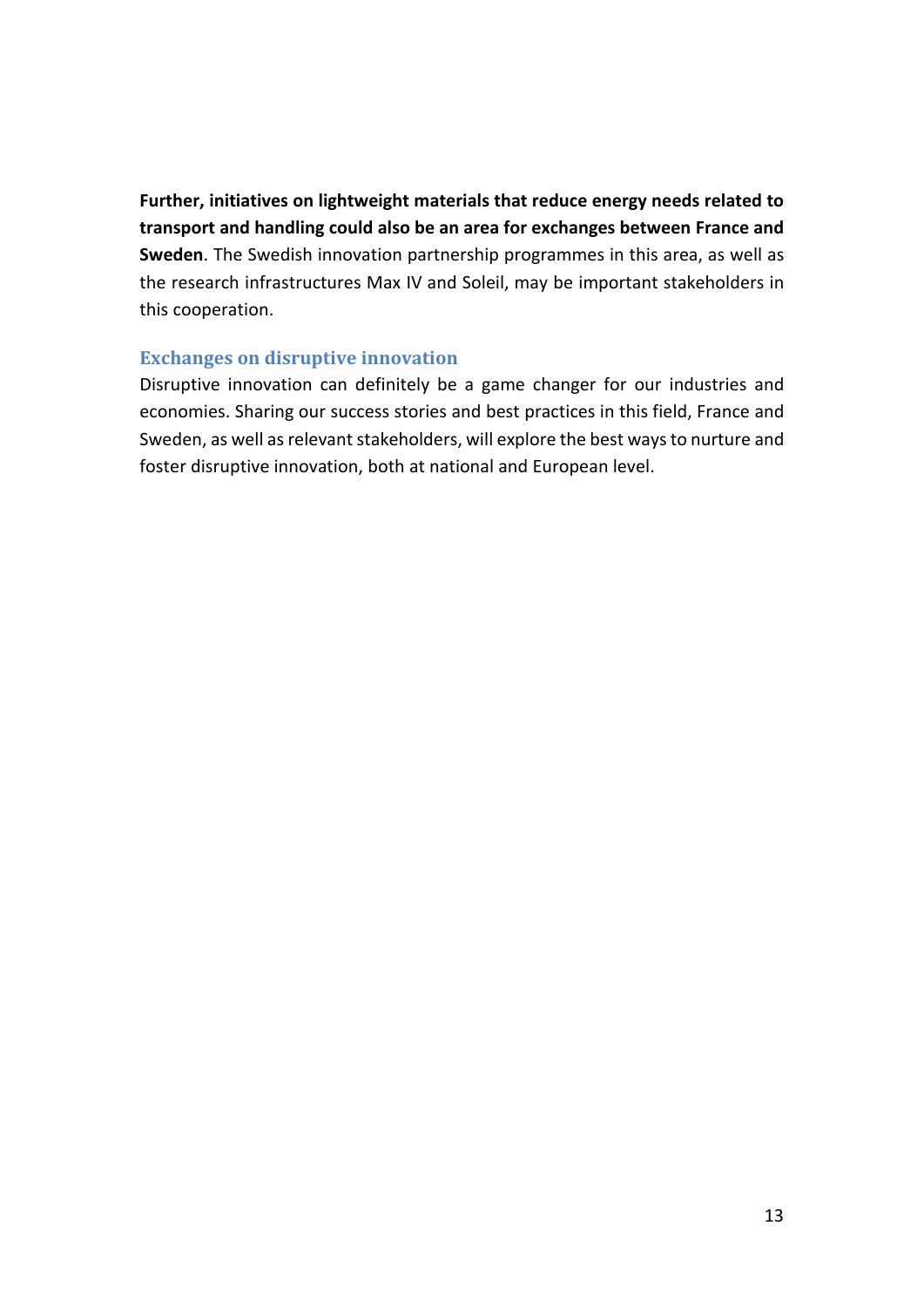#### <span id="page-14-0"></span>**4/ HEALTH AND LIFE SCIENCES INNOVATION**

Health and life sciences are key priorities for both Sweden and France, and are perceived by both countries as strategically important for our citizens and our industries. Health systems are in constant need of re-assessment and reform, and it is useful to have an exchange on health care models in our respective countries. Our citizens long for healthy living and active ageing. Therefore, innovation advances in the fields of health, wellbeing, prevention through innovative medicine, medical devices, diagnostics, e-health, tele-health, nutrition and microbiome, environmental medicine, etc. rely on life sciences industries (from start-ups to established companies) to provide prevention, treatment and monitoring solutions.

These innovative solutions should rely on a common foundation in evaluating their various impacts and values for citizens, for the health system's efficiency and sustainability and for life sciences' economics.

#### <span id="page-14-1"></span>**Exchanges on digital transformation of health and life sciences**

**Digital transformation of health and life sciences** has great potential to develop not only a patient-centred healthcare system, but also to improve the efficiency and financial sustainability of our social security models. **Experience exchanges on best practice could be organised between France and Sweden,** for instance in connection with personalised medicine, tele-health and e-health, the European legal framework regarding data and its consequences in the area of health care, new organisational models followed by the implementation of innovative solutions, market access for innovative solutions, and how to best benefit from the development of personalised medicine.

#### <span id="page-14-2"></span>**Strategic cooperation in JPI AMR and EU-JAMRAI**

In the field of prevention and optimised treatments, **fighting antimicrobial resistance** (AMR) is also a major challenge for our societies, as regularly stated by WHO and the European Union. The EU implements a Joint Programming Initiative (JPI) on Antimicrobial resistance and a European Joint Action on Antimicrobial Resistance and Healthcare associated Infections (EU-JAMRAI).

France and Sweden are both involved in these initiatives and will have an exchange, under this framework, on the **best ways to develop a One Health approach to fight antimicrobial resistance**. France and Sweden will also contribute